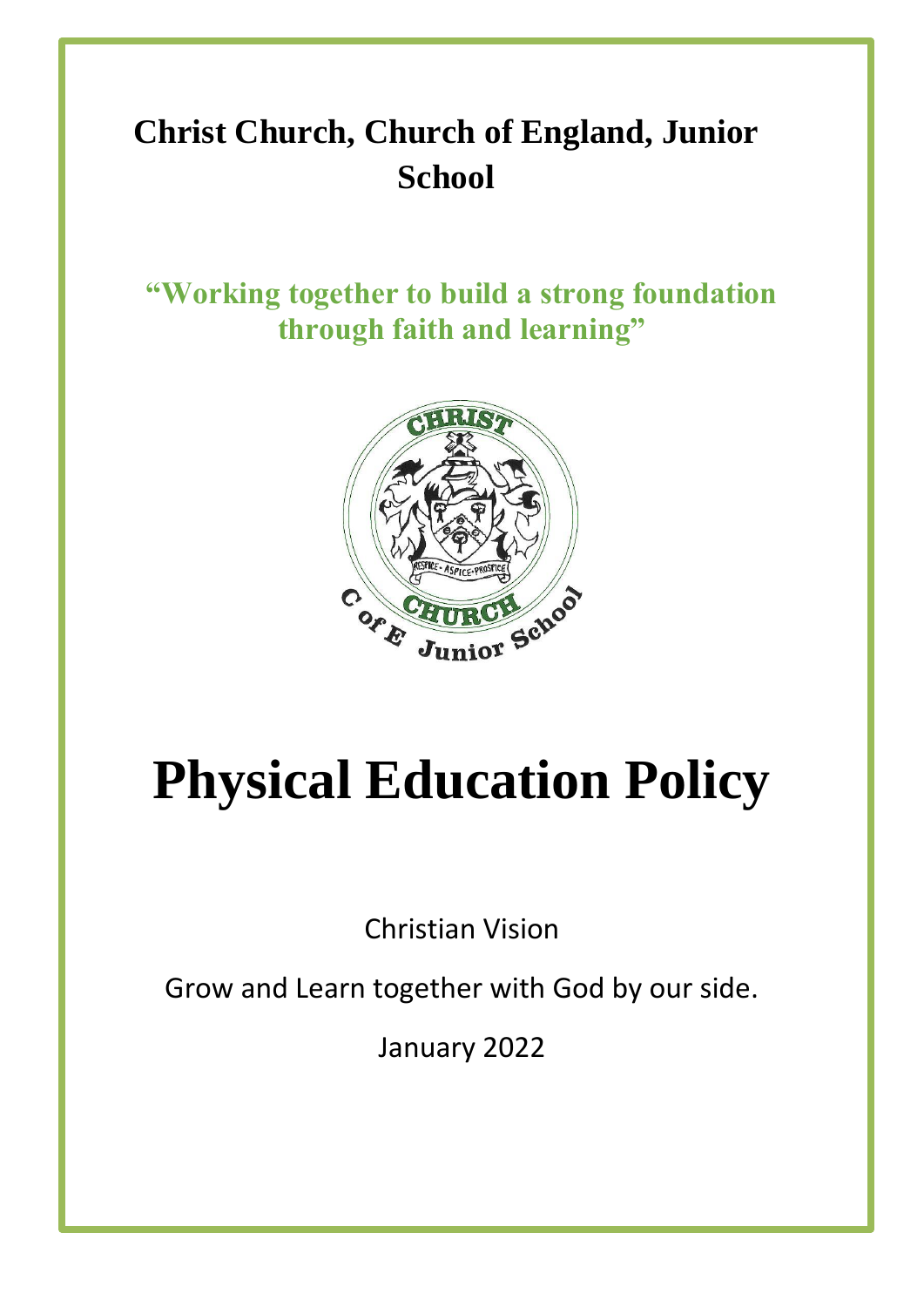**At Christ Church we inspire all pupils to succeed and excel in competitive sport. Pupils at Christ Church learn how to apply and develop a broad range of skills, learning how to use them in different ways and link them to make actions, sequences and movements. The children enjoy communicating, collaborating and competing with each other. The children will develop an understanding how to evaluate and recognise their own success.**

# *1. Intent, Implementation and Impact for Physical Education (PE)*

# **Intent**

1.1 At Christ Church Junior School, Physical Education is an important part of our curriculum and we strive to create a culture which aims to inspire an active generation to enjoy PE, encourage each other and achieve. We provide a safe and supportive environment for children to flourish in a range of different physical activities which is essential in supporting their physical, emotional, spiritual, social and moral development. We aspire for children to adopt a positive attitude and believe that anything can be achieved with determination and perseverance.

1.2 At Christ Church we offer a dynamic and varied program of activity to ensure that all children progress physically through a unique and fully inclusive PE curriculum. Our curriculum aims to improve the well-being and fitness of all children, not only through the sporting skills taught, but through the underpinning values and disciplines PE promotes. We aim to deliver high quality teaching and learning opportunities that enable all children to achieve their personal best. All children participate in competitive sport which can be against self and/ or others. We encourage children to transfer the school values and promises to sporting and physical activity, ensuring that they aim to be the very best that they can be whilst demonstrating the school vision of 'Growing and learning together with God by our side'.

1.3 Swimming is an important life skill and we aspire for all children to leave primary school having met at least the minimum requirements of the National Curriculum.

# **Implementation**

1.4 PE at Christ Church provides challenging and enjoyable learning through a range of sporting activities including invasion games, net & wall games, striking and fielding games, gymnastics, dance, outdoor and adventure, archery, badminton and swimming.

- Both Year 4 class has swimming during the academic year. Booster swimming sessions are provided to children who have not met the requirements.
- Pupils participate in at least 2 hours of high-quality PE lessons each week.
- The Long-Term planning for each class sets out the PE units which are to be taught throughout the year and ensures that the requirements of the National Curriculum are fully met.
- Assessments are tracked by the PE Co-ordinator and used as handover for transition at the end of the academic year so that the new class teacher is aware of what the class has already been taught and to identify any areas that need further development.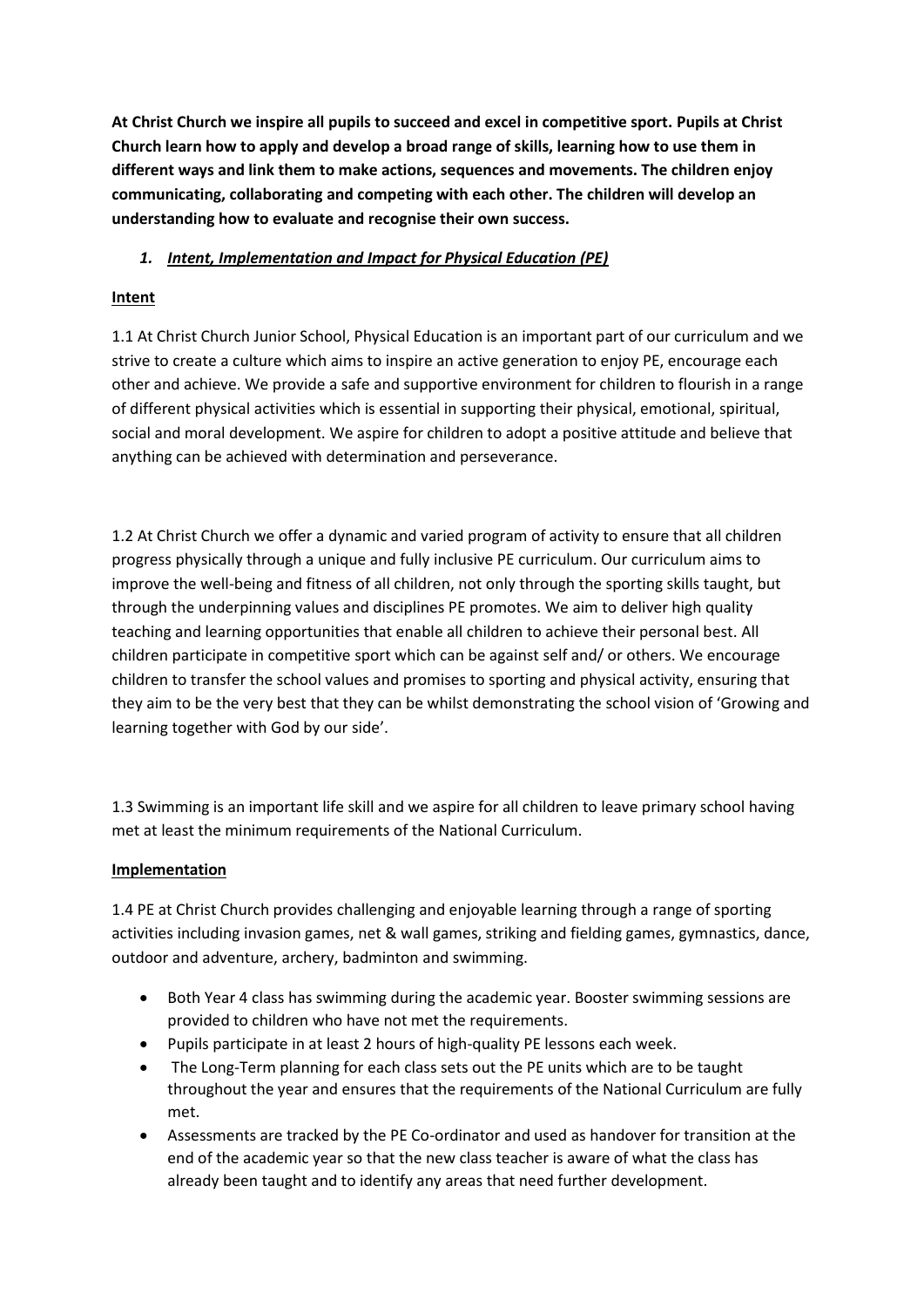- All staff can access the Medium-Term planning and half termly assessments for each class throughout the academic year.
- Teachers use and adapt planning and resources to ensure lessons across years show progression.
- Children are encouraged to participate in the varied range of extra-curricular activities. We provide inclusive and enjoyable clubs which increases children's physical activity.
- Physical activity is embedded is school life at Christ Church. We have a range of lunchtime activities which include football for both boys and girls and a playground games session. We also start the day with a daily mile on Thursdays!

# **Impact**

1.5 At Christ Church, we ensure that our PE curriculum is progressive and allows children to develop fundamental skills and apply them to a variety of sports and activities. All children are provided with the necessary skills and given opportunities to demonstrate improvement to achieve their personal best. Our pupils are physically active, and this has a positive impact on their learning in the classroom. Children understand how to lead a healthy lifestyle and understand the importance of regular exercise. We aspire for children to enjoy PE and develop a love of sport and physical activity which becomes part of their future life outside of primary school. Children can represent the school at sporting events from local to county level. Alongside this, we share sporting achievements both in and out of school in Achievers Assembly, so that we are promoting sports and activities, as well as celebrating a

# *2.Teaching and learning style*

- 2.1 We use a variety of teaching and learning styles in PE lessons. Our principal aim is to develop the children's knowledge, skills and understanding, and we do this through a mixture of whole-class teaching and individual or group activities. Teachers draw attention to good examples of individual performance as models for the other children, and we encourage the children to evaluate their own work as well as the work of other children. Within lessons, we give the children the opportunity both to collaborate and to compete with each other, and they have the opportunity to use a wide range of resources.
- 2.2 Children will be assessed by completing a common task. They will be graded with a 1,2 or 3. The activities in the lessons will then be differentiated in order to support and stretch individual groups.

# *3 PE curriculum planning*

3.1 Our planning comes from a wide range of sources including medium term plans created following CPD with qualified sports coaches. As required, we teach dance, games and gymnastics, swimming and water safety, and athletics. We also teach outdoor activity adventures team building games to ensure the children can solve problems both individually and as part of a team. The range of invasion games we teach give the children the opportunity to be competitive and to develop throwing, catching and ball control skills.

3.2 The curriculum planning in PE is carried out in two phases (long-term, medium-term). The longterm plan maps out the PE activities covered in each term. The PE subject leaders devise this plan in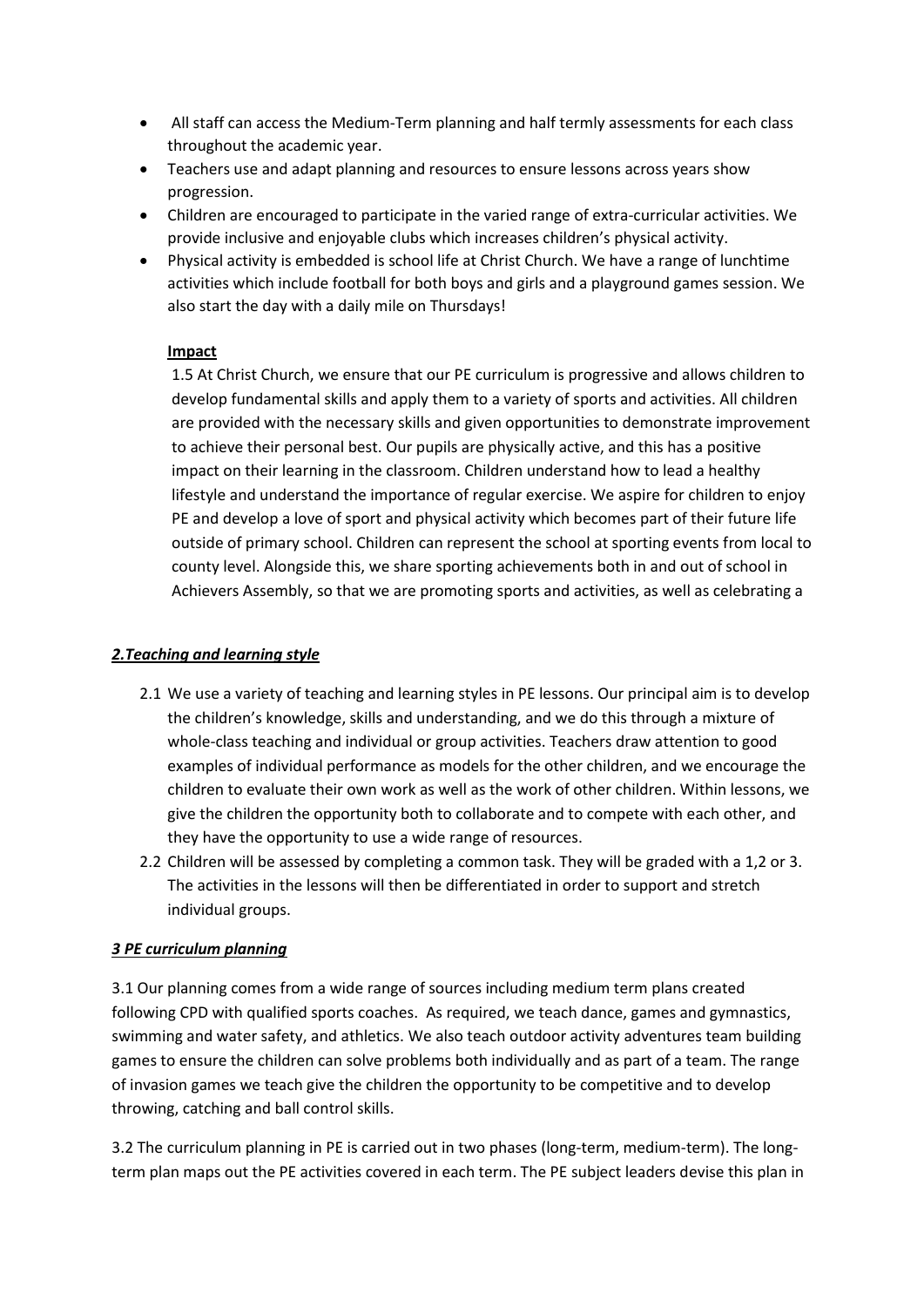conjunction with teaching colleagues in each year group. Sample plans and resources are also provided by the PE coordinator.

3.3 'PE Core Assessment Activities' that will take place throughout the unit of work and form the formal assessment for each individual child that half term.

3.4 We plan the PE activities so that they build upon the prior learning of the children. While there are opportunities for children of all abilities to develop their skills, knowledge and understanding in each activity area, there is progression planned into the scheme of work, so that the children are increasingly challenged as they move up through the school.

3.5 There are times when PE will be taught by a specialist coach alongside our own teaching staff. The external coaches also plan using the 'PE Core Assessment Activities'

3.6 The teachers and coaches follow a progression of skills document which sets out the core assessment tasks.

# *4 Contribution of PE to teaching in other curriculum areas*

4.1 **English**- PE contributes to speaking and listening in our school by encouraging children to describe what they have done, and to discuss how they might improve their performance.

4.2 **Mathematics**- PE contributes to the teaching of mathematics by encouraging children to measure and record what they do accurately.

# 4.3 **Science**

Some skills central to PE, such as communicating with others, problem-solving, comprehending and using existing resources to develop new ideas, also reinforce learning in Science. Both Science and PE support the development of observational skills, predicting outcomes, speculation and encouragement of curiosity and questioning.

PE provides opportunities for children to explore specific aspects of the human body. This learning includes understanding about the importance of food and nutrition as well as understanding how the body changes during exercise.

4.4 **Personal, social and health education (PSHE) and citizenship**- PE contributes to the teaching of personal, social and health education and citizenship. Children learn about the benefits of exercise and healthy eating, and how to make informed choices about these things.

4.5 **Spiritual, moral, social and cultural development -**The teaching of PE offers opportunities to support the social development of our children through the way in which we expect them to work with each other in lessons. Groupings allow children to work together, and give them the chance to discuss their ideas and performance. Their work in general enables them to develop a respect for other children's levels of ability, and encourages them to cooperate across a range of activities and experiences. Children learn to respect and work with each other, and develop a better understanding of themselves and of each other.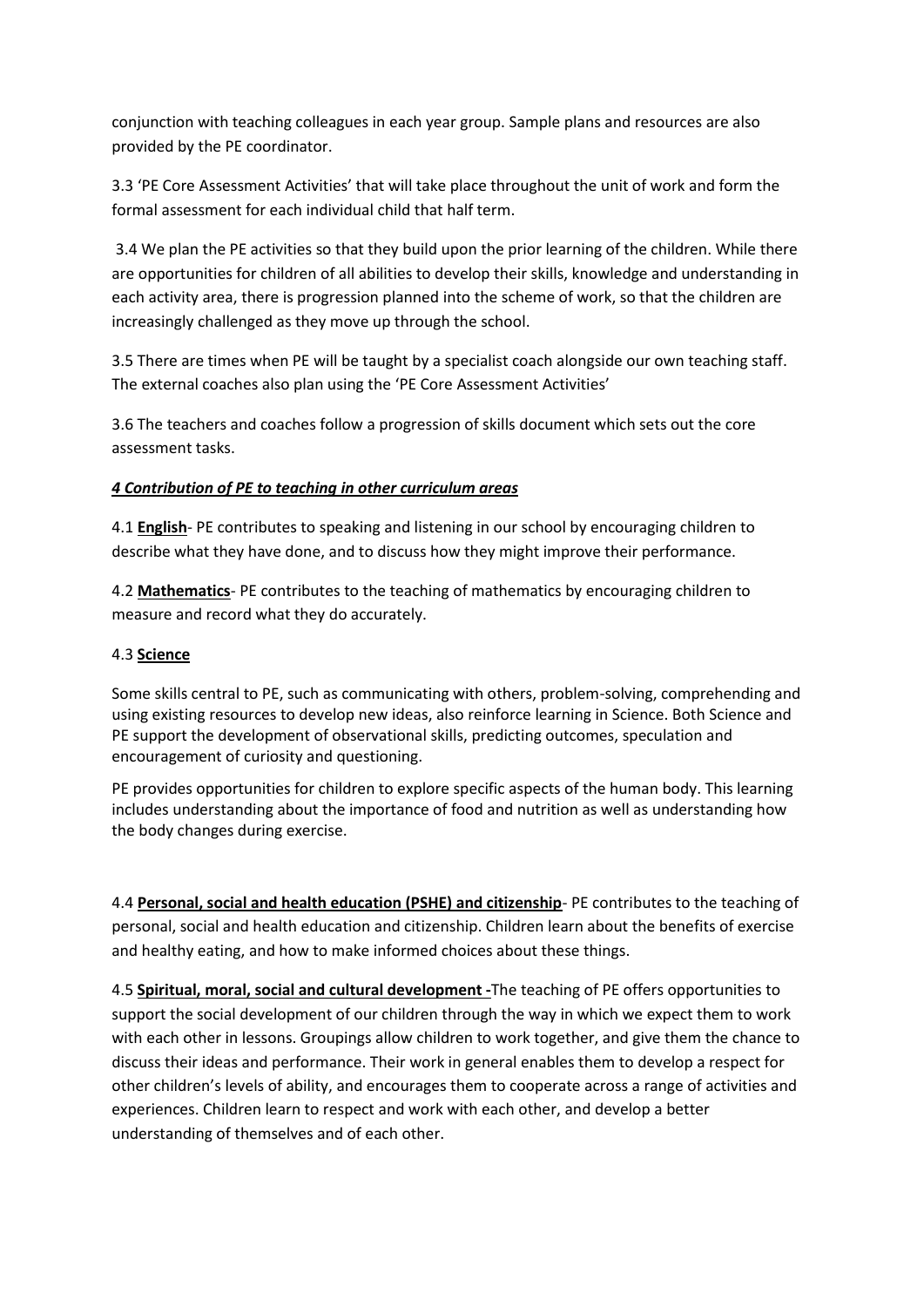# *5 PE and ICT*

5.1 Information and communication technology enhances the teaching of PE, where appropriate, in all year groups. In dance and gymnastics, children make video recordings of their performance, and use them to develop their movements and actions. Older children compare each other's performances from recordings, and use these to improve the quality of their own work. A digital camera can record experiences during outdoor activities.

# *6 PE and inclusion*

6.1 We teach PE to all children, whatever their ability or individual needs. PE forms part of the school curriculum policy to provide a broad and balanced education to all children. Through our PE teaching, we provide learning opportunities that enable all pupils to make good progress. We strive hard to meet the needs of those pupils with special educational needs, those with disabilities, those with special gifts and talents.

6.3 Intervention through School Action and School Action Plus will lead to the creation of an Individual Education Plan (IEP) for children with special educational needs. The IEP may include, as appropriate, specific targets relating to PE.

6.4 We enable all pupils to have access to the full range of activities involved in learning PE. Where children are to participate in activities outside our school (a sports event at another school, for example), we carry out a risk assessment prior to the activity, to ensure that the activity is safe and appropriate for all pupils.

# *7 Assessment*

7.1 In order to ensure assessment tasks in each year group show progression, the 'PE Core Activities' system is used. The outcomes are recorded on the schools assessment sheets twice each half term. The tasks that are expected to be completed in each year group are highlighted clearly on the sheet. The assessment sheets are also completed by external coaches to ensure that information is passed accurately between internal and external staff members. Assessment sheets for each area are passed on to the next teacher at the end of the academic year. This ensures the transition between year groups is smooth and skills are not repeated unnecessarily.

# *8 Resources*

8.1 There is a wide range of resources to support the teaching of PE across the school. We keep most of our small equipment in the PE shed which each teacher has a key for, and this is accessible to children only under adult supervision. The hall contains a range of large apparatus, and we expect the children to help to set up and put away this equipment as part of their work. By so doing, the children learn to handle equipment safely. The children use the school field and playgrounds for games and athletics activities, and a local swimming pool for swimming lessons.

# *9 Health and safety*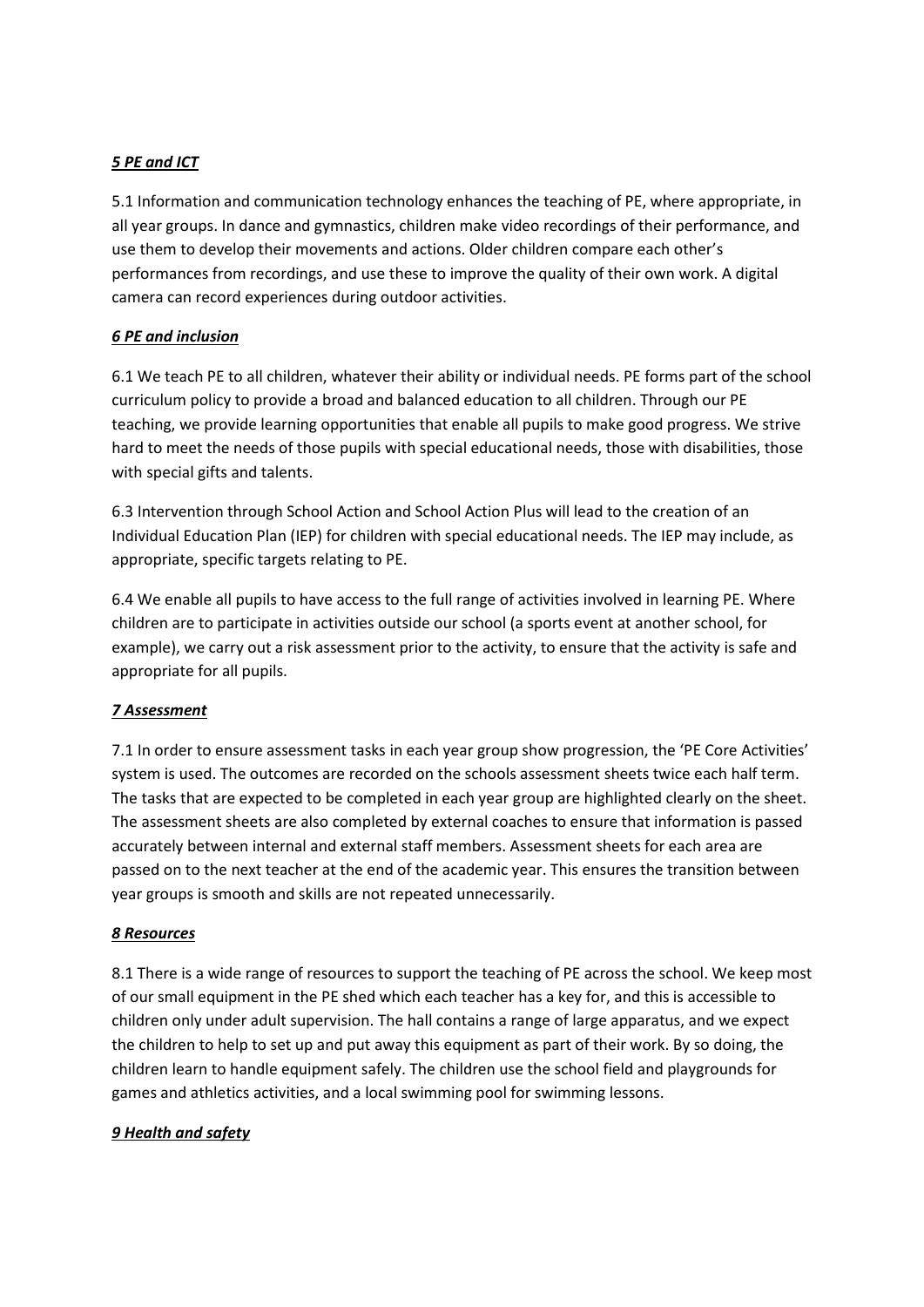*At the start of each and every lesson the teacher must make a risk assessment of the dangers that are present in the room, or outdoor area and take action.* 

9.1 It is the general teaching requirement for health and safety that applies to this subject taken from 'Safe Practice in Physical Education and Sport' We encourage the children to consider their own safety and the safety of others at all times. We expect them to change for PE into the agreed clothing for each activity area. No potentially dangerous jewellery is to be worn for any physical activity including earrings. Teachers are expected to check all apparatus and the area P.E. is taking place for any potential health and safety issues and adapt their lessons/ or make the children aware before starting.

# 9.2 First Aid

In order to provide satisfactory first aid cover first aid boxes are to be found for minor injuries

- 1. in the resources room
- 2. in the Practical area for each Year

In the event of a major injury/incident the following procedure should be followed.

i) children should stop the activity and either sit or line up in a safe area.

ii) teacher to send for an extra adult support by sending the emergency card to the office/Head's office/Deputy Head's classroom.

The "emergency card" issued to staff will be used to summon help.

At the start of every lesson the teacher should check the first aid box and that they have their emergency card.

# *10 Extra-curricular activities*

10.1 The school provides a range of PE-related activities for children at the end of the school day. These encourage children to further develop their skills in a range of the activity areas. The school sends details of the current club activities to parents and carers at the beginning of each term. The school also plays regular fixtures against other local schools. This introduces a competitive element to team games, and allows the children to put into practice the skills that they have developed in their lessons.

To enrich the P.E. curriculum the following opportunities exist:-

- a) Participation in local sport leagues and sporting activities both internally and with other primary schools.
- b) Regular football lessons are provided after school by Soccer Club 2000 to Upper School and Lower School pupils.
- c) A lunch time Soccer Club is organised by Soccer Club 2000 for Upper School pupils.
- d) Netball- An after school netball club is available after school. The club is supported by a netball coach.